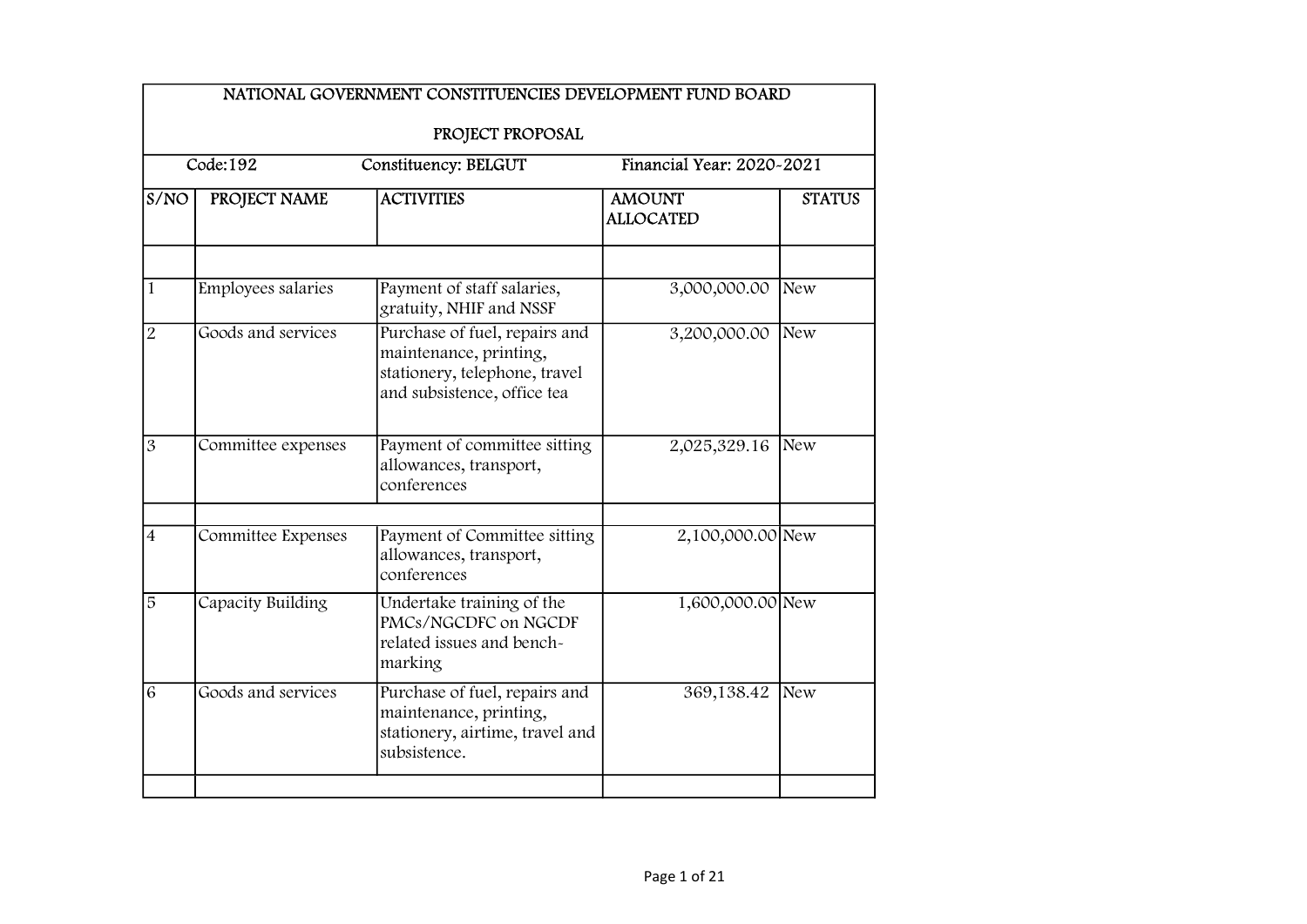|                | NATIONAL GOVERNMENT CONSTITUENCIES DEVELOPMENT FUND BOARD     |                                                                                                                                    |                                   |               |  |  |
|----------------|---------------------------------------------------------------|------------------------------------------------------------------------------------------------------------------------------------|-----------------------------------|---------------|--|--|
|                | PROJECT PROPOSAL                                              |                                                                                                                                    |                                   |               |  |  |
|                | Code:192<br>Financial Year: 2020~2021<br>Constituency: BELGUT |                                                                                                                                    |                                   |               |  |  |
| S/NO           | PROJECT NAME                                                  | <b>ACTIVITIES</b>                                                                                                                  | <b>AMOUNT</b><br><b>ALLOCATED</b> | <b>STATUS</b> |  |  |
| $\overline{7}$ | <b>Bursary Secondary</b><br>Schools/Day School                | Payment of bursary to needy<br>student                                                                                             | 23,000,000.00                     | <b>New</b>    |  |  |
| 8              | <b>Bursary Tertiary</b><br>Schools                            | Payment of bursary to needy<br>students in various colleges<br>and universities                                                    | 11,272,204.83                     | New           |  |  |
| $\overline{9}$ | Emergency                                                     | To cater for any unforeseen<br>occurrences in the<br>constituency during the<br>financial year                                     | 7,192,206.90                      | New           |  |  |
| 10             | Constituency sports<br>tournaments                            | To carry out sports<br>tournament, support<br>constituency clubs and<br>purchase of sports equipment<br>and kits for various clubs | 750,000.00                        | <b>New</b>    |  |  |
|                |                                                               |                                                                                                                                    |                                   |               |  |  |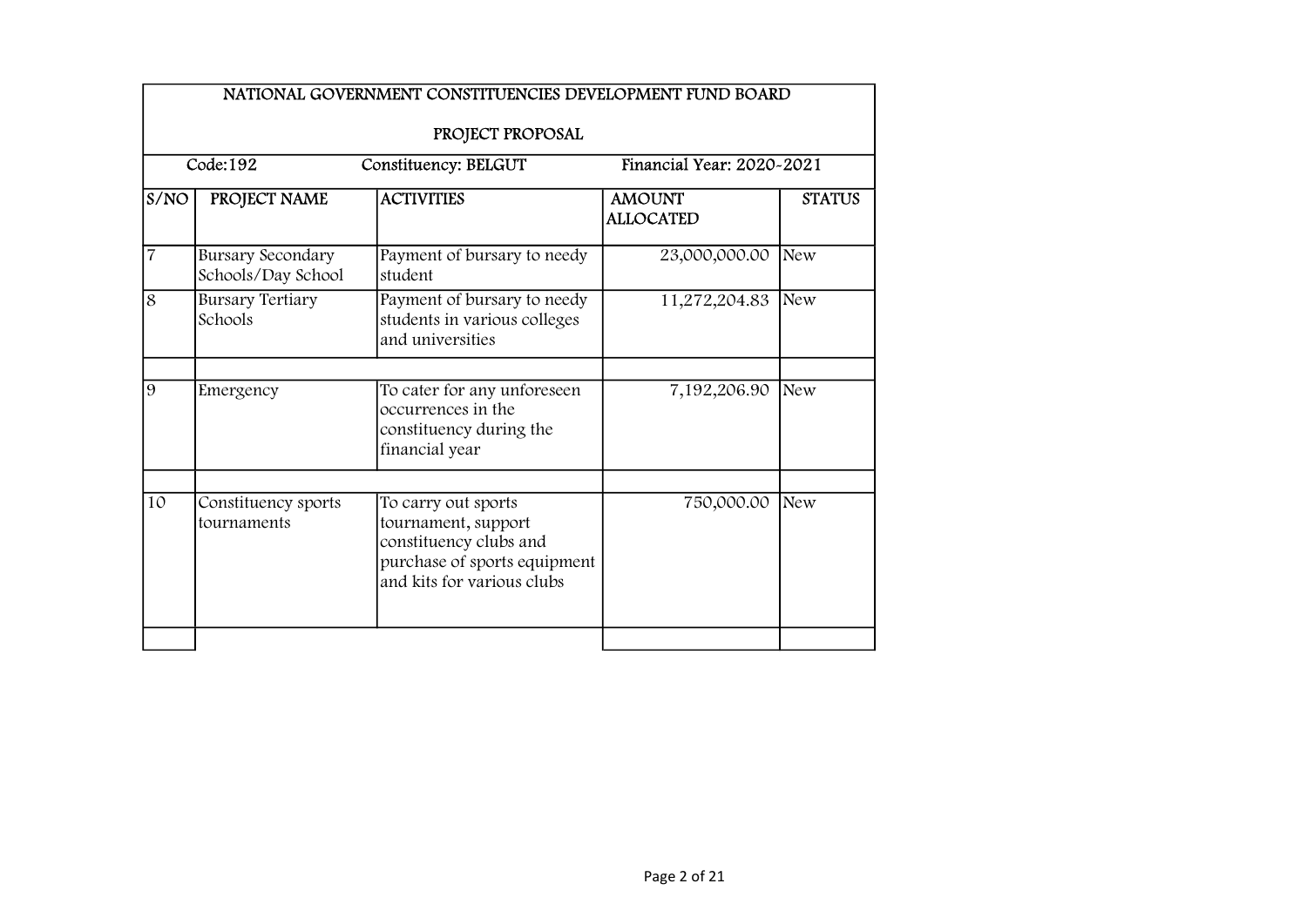|      | PROJECT PROPOSAL<br>Code:192<br>Financial Year: 2020~2021<br>Constituency: BELGUT |                                                                                                                                                                                                                                                                                                                                                                                                                                                                                                                                                     |                                   |               |  |  |
|------|-----------------------------------------------------------------------------------|-----------------------------------------------------------------------------------------------------------------------------------------------------------------------------------------------------------------------------------------------------------------------------------------------------------------------------------------------------------------------------------------------------------------------------------------------------------------------------------------------------------------------------------------------------|-----------------------------------|---------------|--|--|
| S/NO | PROJECT NAME                                                                      | <b>ACTIVITIES</b>                                                                                                                                                                                                                                                                                                                                                                                                                                                                                                                                   | <b>AMOUNT</b><br><b>ALLOCATED</b> | <b>STATUS</b> |  |  |
| 11   | <b>Constituency Dustbins</b>                                                      | Installation of metallic<br>branded dustbins 33 public<br>primary schools in Kabianga<br>and Seretut/Cheptororiet<br>wards i.e Barmei, Chebirirbei<br>, Chemamul A, Cheptigit,<br>Itondo, Kabianga, Kamaas,<br>Kapchebet, Kapchebet B,<br>Kapcheluch, Kapkures B,<br>Kapkitony, Kaplutiet,<br>Kapmaso, Kapmaso Milimani<br>, Kapriro, Kapsisiywo,<br>Kibingei, Kiptome,<br>Koiwalelach, Mobego,<br>Nyabangi, Ainapkoi,<br>Chemoset, Chepkosilen,<br>Cheptororiet, Kapsurer,<br>Kesagetiet, Kiboet, Kipsolu,<br>Seretut and St. Mark<br>Chepngetuny. | 450,000.00                        | New           |  |  |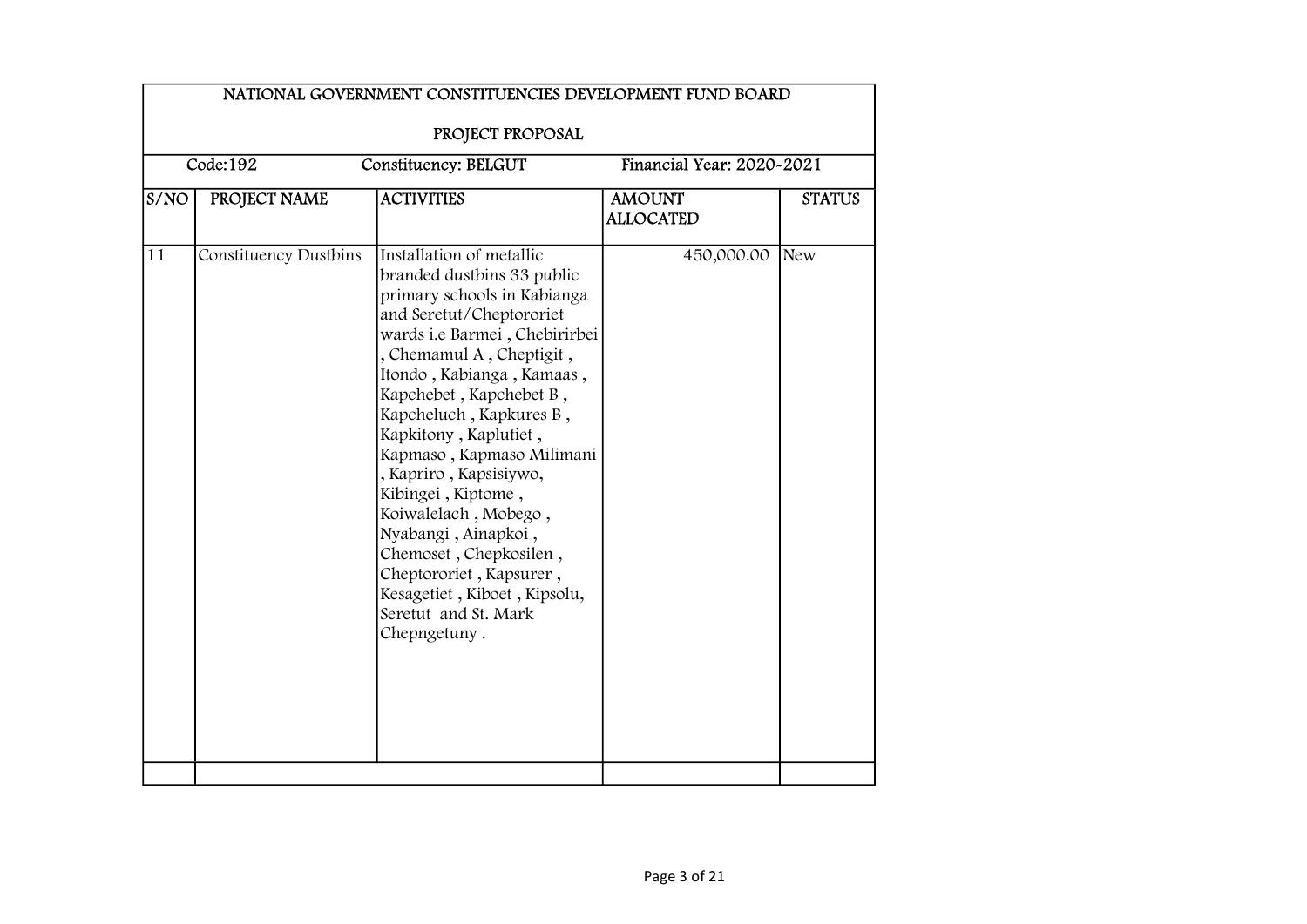|      | NATIONAL GOVERNMENT CONSTITUENCIES DEVELOPMENT FUND BOARD<br>PROJECT PROPOSAL |                                                                                                                                                                                                                       |                                   |               |  |  |
|------|-------------------------------------------------------------------------------|-----------------------------------------------------------------------------------------------------------------------------------------------------------------------------------------------------------------------|-----------------------------------|---------------|--|--|
|      | Code:192<br><b>Financial Year: 2020-2021</b><br>Constituency: BELGUT          |                                                                                                                                                                                                                       |                                   |               |  |  |
| S/NO | PROJECT NAME                                                                  | <b>ACTIVITIES</b>                                                                                                                                                                                                     | <b>AMOUNT</b><br><b>ALLOCATED</b> | <b>STATUS</b> |  |  |
| 12   | Barmei Primary School                                                         | Renovations to completion of<br>5 classrooms i.e roof painting,<br>wall painting, replacement of<br>window panes, refurbishment<br>of floors, fixing broken<br>windows and doors                                      | 600,000.00                        | Ongoing       |  |  |
| 13   | Borborwet Primary<br>School                                                   | Renovations to completion of<br>6 classrooms i.e Re-roofing,<br>inside wall painting,<br>replacement of window<br>panes, refurbishment of<br>floors, fixing broken windows<br>and doors, refilling floor pot<br>holes | 800,000.00                        | Ongoing       |  |  |
| 14   | Chebirirbei Primary<br>School                                                 | Construction of 3 office and 1<br>staff room Administration<br>block to roofing level.                                                                                                                                | 800,000.00                        | New           |  |  |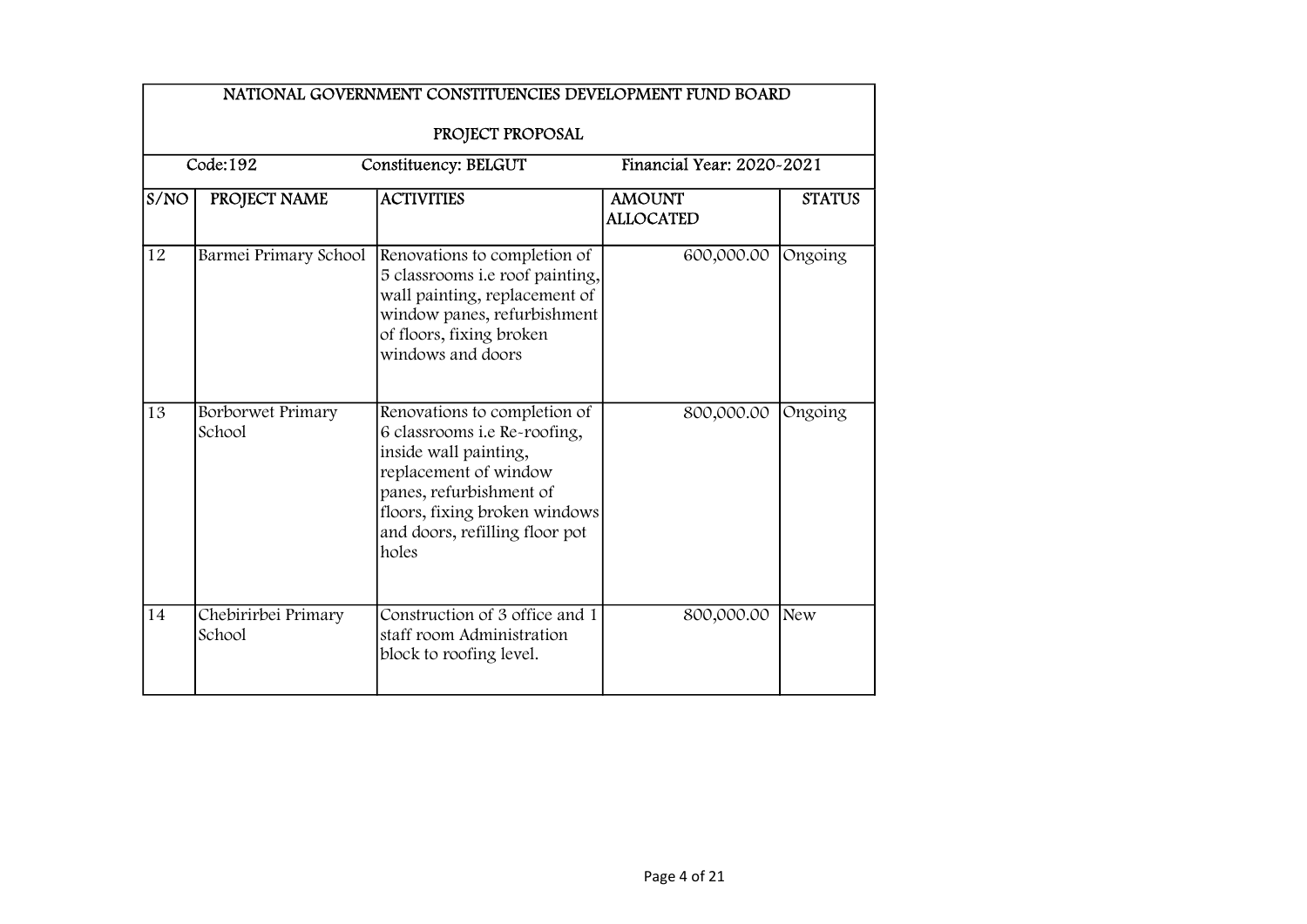|      | NATIONAL GOVERNMENT CONSTITUENCIES DEVELOPMENT FUND BOARD<br>PROJECT PROPOSAL |                                                                                                                                                                                               |                                   |               |  |  |
|------|-------------------------------------------------------------------------------|-----------------------------------------------------------------------------------------------------------------------------------------------------------------------------------------------|-----------------------------------|---------------|--|--|
|      | Code:192<br><b>Constituency: BELGUT</b><br>Financial Year: 2020-2021          |                                                                                                                                                                                               |                                   |               |  |  |
| S/NO | PROJECT NAME                                                                  | <b>ACTIVITIES</b>                                                                                                                                                                             | <b>AMOUNT</b><br><b>ALLOCATED</b> | <b>STATUS</b> |  |  |
| 15   | Chebungungon Primary                                                          | Renovation to completion of 6<br>classrooms i.e roof painting,<br>plastering wall painting,<br>replacement of window<br>panes, refurbishment of<br>floors, fixing broken windows<br>and doors | 700,000.00                        | New           |  |  |
| 16   | Chemoson Primary<br>School                                                    | Construction to completion<br>one classroom                                                                                                                                                   | 950,000.00                        | New           |  |  |
| 17   | Chemumbe Primary<br>School                                                    | Reinforcement of two<br>classrooms. <i>i.e.</i> construction<br>supporting columns, putting<br>up slab, fixing windows and<br>doors, plastering and painting                                  | 700,000.00                        | <b>New</b>    |  |  |
| 18   | Chepkutbei Primary<br>School                                                  | Completion of two classrooms<br>to use i.e. putting up slab,<br>fixing windows and doors,<br>plastering and painting                                                                          | 700,000.00                        | Ongoing       |  |  |
| 19   | Chepnagai Primary<br>school                                                   | Construction to completion of<br>one classroom                                                                                                                                                | 950,000.00                        | New           |  |  |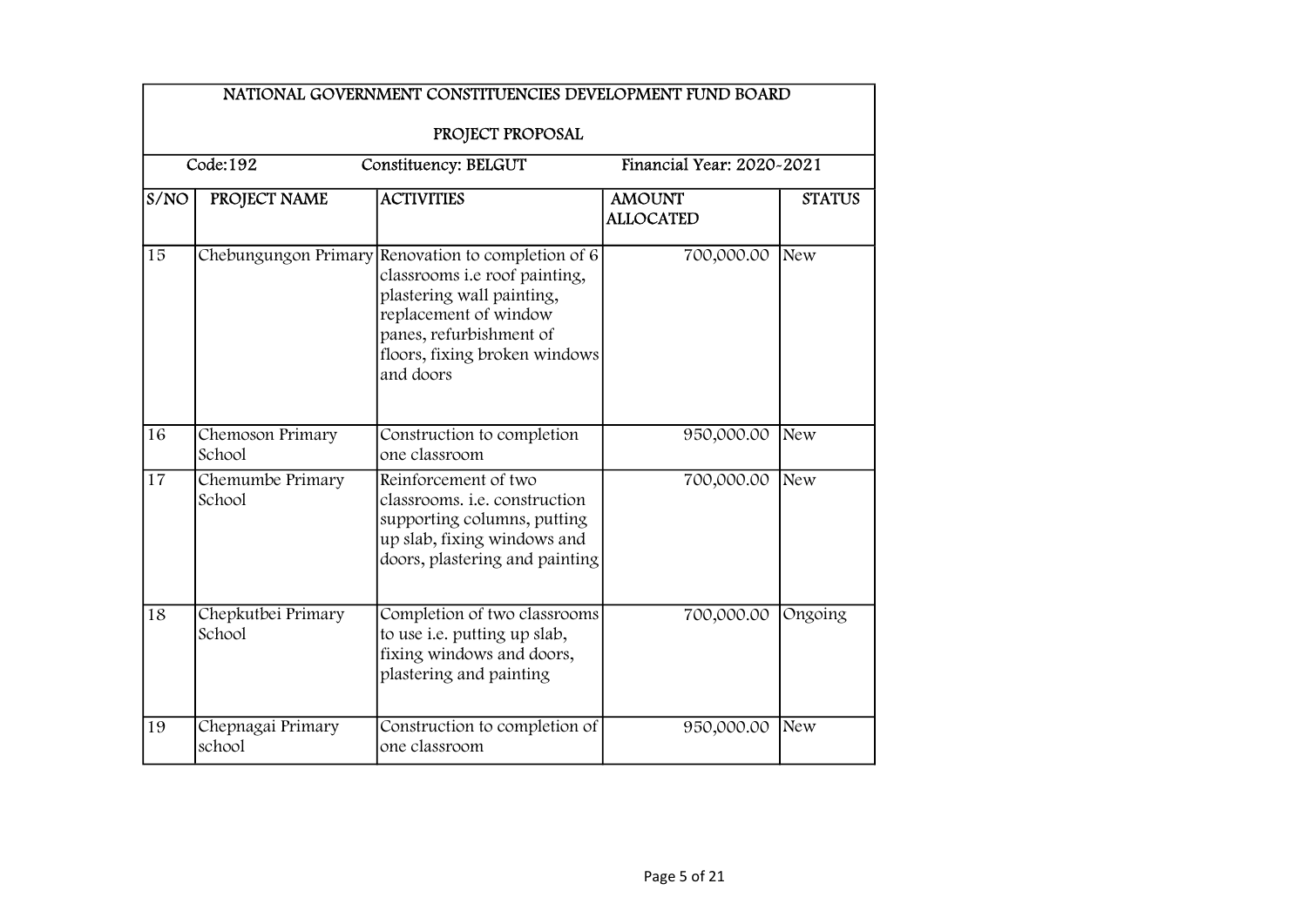|                 | NATIONAL GOVERNMENT CONSTITUENCIES DEVELOPMENT FUND BOARD<br>PROJECT PROPOSAL |                                                                                                                                                                                                                           |                                   |               |  |  |
|-----------------|-------------------------------------------------------------------------------|---------------------------------------------------------------------------------------------------------------------------------------------------------------------------------------------------------------------------|-----------------------------------|---------------|--|--|
|                 | Code:192<br>Financial Year: 2020~2021<br>Constituency: BELGUT                 |                                                                                                                                                                                                                           |                                   |               |  |  |
| S/NO            | PROJECT NAME                                                                  | <b>ACTIVITIES</b>                                                                                                                                                                                                         | <b>AMOUNT</b><br><b>ALLOCATED</b> | <b>STATUS</b> |  |  |
| $\overline{20}$ | Cheptenye Primary<br>School                                                   | Renovations to completion of<br>6 classrooms <i>i.e.</i> roof<br>painting, wall painting,<br>replacement of window<br>panes, refurbishment of<br>floors, fixing broken windows<br>and doors, refilling floor pot<br>holes | 800,000.00                        | New           |  |  |
| 21              | Cheptigit Primary<br>School                                                   | Renovation to completion of 4<br>classrooms i.e roof painting,<br>plastering wall painting,<br>replacement of window<br>panes, refurbishment of<br>floors, fixing broken windows<br>and doors                             | 400,000.00                        | Ongoing       |  |  |
| 22              | Cheptororiet Primary<br>School                                                | Completion of 3 office and 1<br>staff room Administration<br>block i.e plastering, painting,<br>floor finishes, fixing doors &<br>windows and fascia board                                                                | 950,000.00                        | Ongoing       |  |  |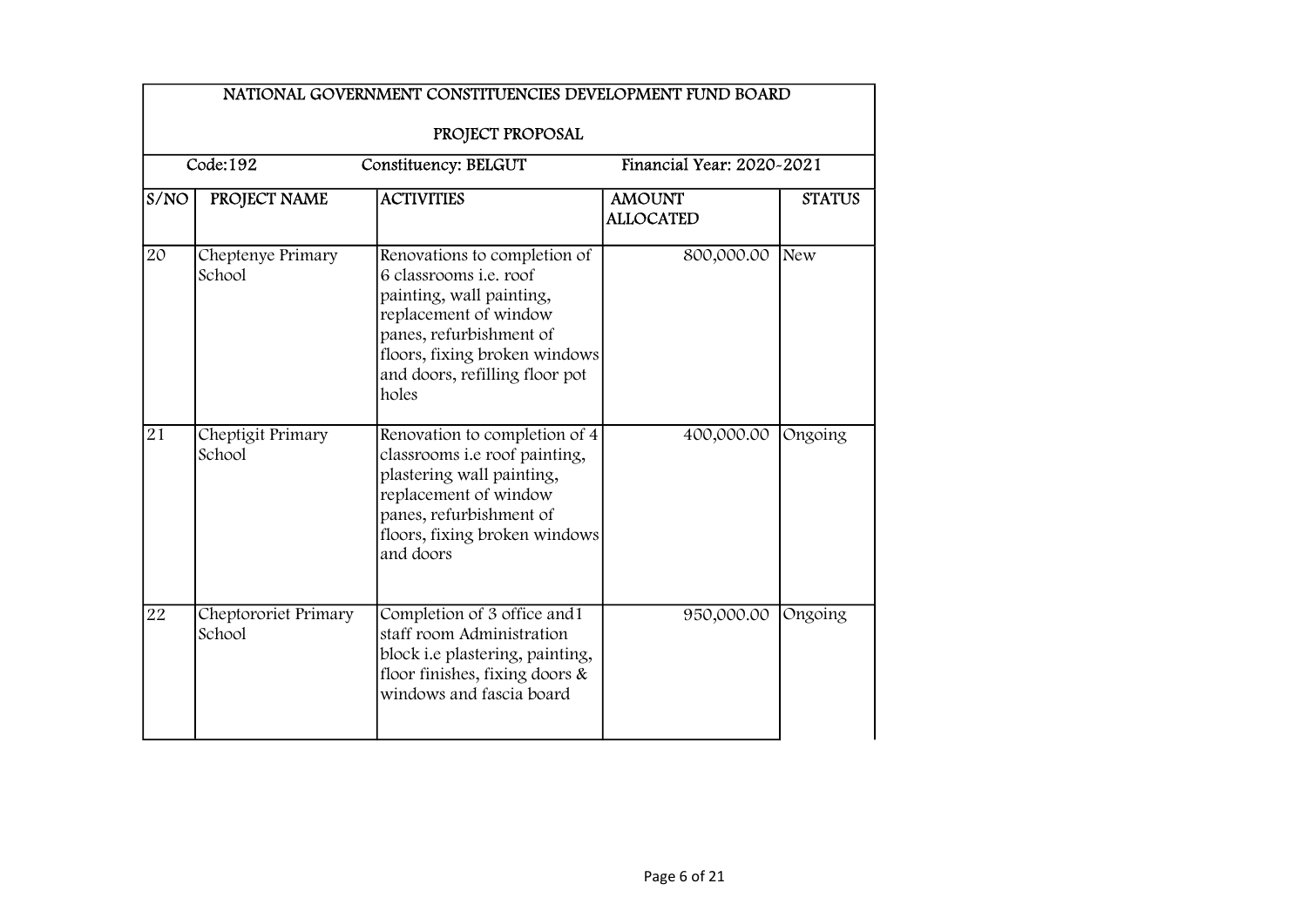|                 | NATIONAL GOVERNMENT CONSTITUENCIES DEVELOPMENT FUND BOARD<br>PROJECT PROPOSAL |                                                                                                                                                                                                |                                   |               |  |  |
|-----------------|-------------------------------------------------------------------------------|------------------------------------------------------------------------------------------------------------------------------------------------------------------------------------------------|-----------------------------------|---------------|--|--|
|                 | Code:192                                                                      | Constituency: BELGUT                                                                                                                                                                           | Financial Year: 2020~2021         |               |  |  |
| S/NO            | PROJECT NAME                                                                  | <b>ACTIVITIES</b>                                                                                                                                                                              | <b>AMOUNT</b><br><b>ALLOCATED</b> | <b>STATUS</b> |  |  |
| $\overline{23}$ | Cheribo Primary School                                                        | Completion of 3 office and 1<br>staff room Administration<br>block i.e plastering, painting,<br>floor finishes, fixing doors $\&$<br>windows and fascia board                                  | 1,100,000.00                      | Ongoing       |  |  |
| 24              | Chyemen Primary<br>School                                                     | Construction to completion of<br>one classroom                                                                                                                                                 | 950,000.00                        | New           |  |  |
| 25              | Itembe Primary School                                                         | Construction to completion of<br>one classroom                                                                                                                                                 | 950,000.00                        | New           |  |  |
| 26              | Kabianga Primary<br>School                                                    | Construction of a kitchen                                                                                                                                                                      | 800,000.00                        | New           |  |  |
| 27              | Kaborok Primary<br>School                                                     | Renovation to completion of 6<br>classrooms i.e. roof painting,<br>plastering wall painting,<br>replacement of window<br>panes, refurbishment of<br>floors, fixing broken windows<br>and doors | 800,000.00                        | New           |  |  |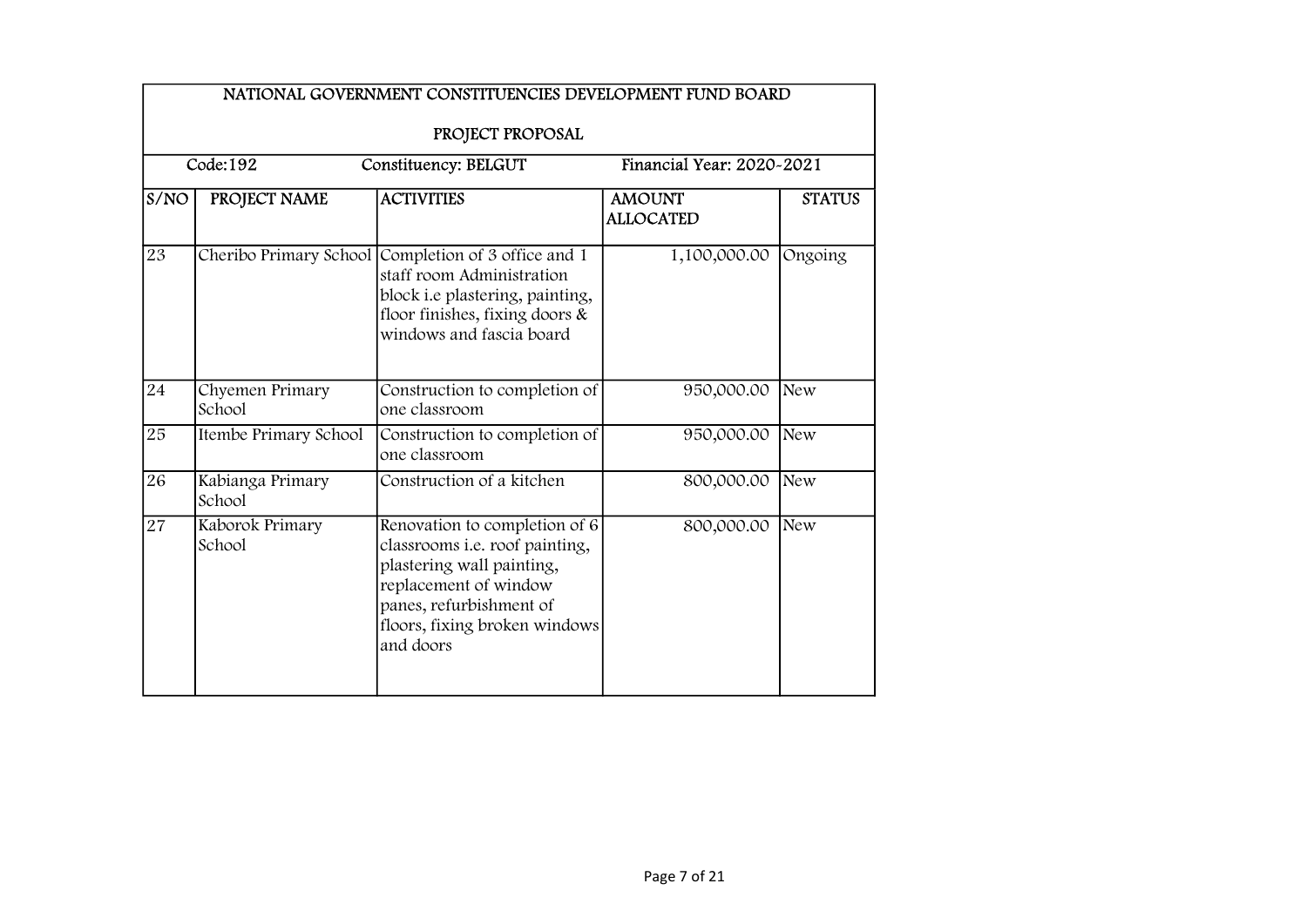|                 | NATIONAL GOVERNMENT CONSTITUENCIES DEVELOPMENT FUND BOARD |                                                                                                                                                                                                                      |                                   |               |  |  |
|-----------------|-----------------------------------------------------------|----------------------------------------------------------------------------------------------------------------------------------------------------------------------------------------------------------------------|-----------------------------------|---------------|--|--|
|                 | PROJECT PROPOSAL                                          |                                                                                                                                                                                                                      |                                   |               |  |  |
|                 | Code:192                                                  | Constituency: BELGUT                                                                                                                                                                                                 | Financial Year: 2020~2021         |               |  |  |
| S/NO            | PROJECT NAME                                              | <b>ACTIVITIES</b>                                                                                                                                                                                                    | <b>AMOUNT</b><br><b>ALLOCATED</b> | <b>STATUS</b> |  |  |
| 28              | Kakiptui Primary<br>School                                | Completion to use of<br>administration block with 4<br>offices and 1 staff-room i.e.<br>Plastering, ceiling board,<br>staircase, fascia board and<br>painting.                                                       | 1,950,000.00                      | Ongoing       |  |  |
| 29              |                                                           | Kamass Primary School Renovation to completion of 6<br>classrooms i.e. roof painting,<br>plastering wall painting,<br>replacement of window<br>panes, refurbishment of<br>floors, fixing broken windows<br>and doors | 700,000.00                        | New           |  |  |
| 30              | Kapleymeiwet Primary<br>School                            | Renovation to completion of 5<br>classrooms i.e roof painting,<br>plastering wall painting,<br>replacement of window<br>panes, refurbishment of<br>floors, fixing broken windows<br>and doors                        | 600,000.00                        | New           |  |  |
| $\overline{31}$ | Kapmaso Milimani<br>Primary School                        | Construction to completion of<br>one classroom                                                                                                                                                                       | 950,000.00                        | New           |  |  |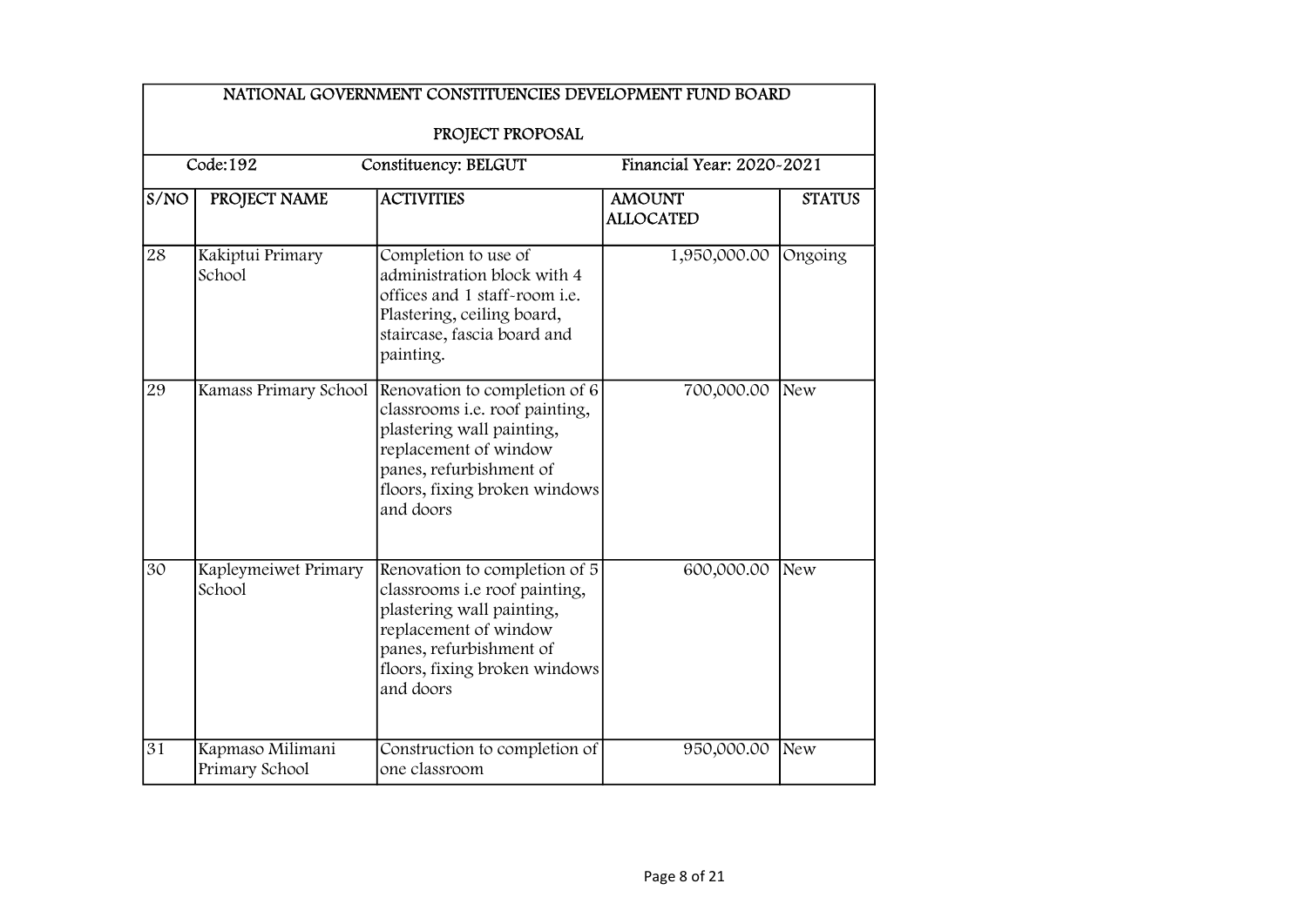|                 | NATIONAL GOVERNMENT CONSTITUENCIES DEVELOPMENT FUND BOARD<br>PROJECT PROPOSAL |                                                                                                                                                                                                                      |                                   |               |  |  |  |
|-----------------|-------------------------------------------------------------------------------|----------------------------------------------------------------------------------------------------------------------------------------------------------------------------------------------------------------------|-----------------------------------|---------------|--|--|--|
|                 | Code:192<br>Financial Year: 2020-2021<br>Constituency: BELGUT                 |                                                                                                                                                                                                                      |                                   |               |  |  |  |
| S/NO            | PROJECT NAME                                                                  | <b>ACTIVITIES</b>                                                                                                                                                                                                    | <b>AMOUNT</b><br><b>ALLOCATED</b> | <b>STATUS</b> |  |  |  |
| $\overline{32}$ | Kapmaso Primary<br>School                                                     | Renovation to completion of 6<br>classrooms i.e roof painting,<br>plastering wall painting,<br>replacement of window<br>panes, refurbishment of<br>floors, fixing broken windows<br>and doors                        | 700,000.00                        | New           |  |  |  |
| 33              | Kapnandet Primary<br>School                                                   | Completion of one classroom<br>i.e keying, skirting fixing<br>doors & windows                                                                                                                                        | 200,000.00                        | New           |  |  |  |
| 34              |                                                                               | Kapriro Primary School Renovation to completion of 6<br>classrooms i.e roof painting,<br>plastering wall painting,<br>replacement of window<br>panes, refurbishment of<br>floors, fixing broken windows<br>and doors | 700,000.00                        | New           |  |  |  |
| 35              | Kapsoiyo Primary<br>School                                                    | Purchase of office furniture<br>for administration block <i>i.e</i> 5<br>tables, 20 chairs and 1 steel<br>cabinets                                                                                                   | 150,000.00                        | New           |  |  |  |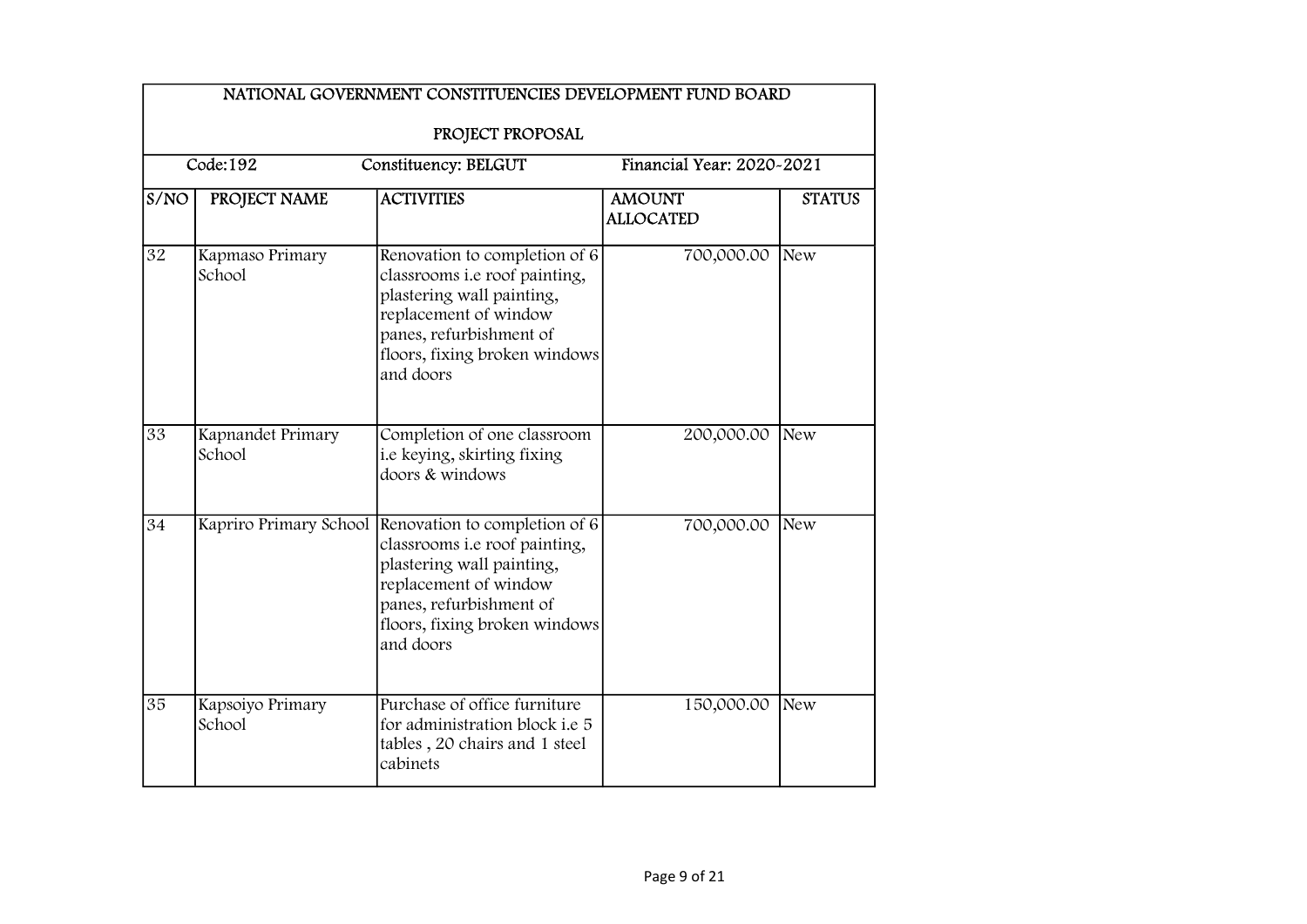|      | NATIONAL GOVERNMENT CONSTITUENCIES DEVELOPMENT FUND BOARD     |                                                                                                                                                                                                                                                                      |                                   |               |  |  |
|------|---------------------------------------------------------------|----------------------------------------------------------------------------------------------------------------------------------------------------------------------------------------------------------------------------------------------------------------------|-----------------------------------|---------------|--|--|
|      | PROJECT PROPOSAL                                              |                                                                                                                                                                                                                                                                      |                                   |               |  |  |
|      | Code:192<br>Financial Year: 2020-2021<br>Constituency: BELGUT |                                                                                                                                                                                                                                                                      |                                   |               |  |  |
| S/NO | PROJECT NAME                                                  | <b>ACTIVITIES</b>                                                                                                                                                                                                                                                    | <b>AMOUNT</b><br><b>ALLOCATED</b> | <b>STATUS</b> |  |  |
| 36   | Kaptoboiti Primary<br>School                                  | Fencing of 200 meters fence.<br>I.e. 100 meters of perimeter<br>wall and 100 meters using<br>chain link, barbed wire and<br>treated poles and putting up a<br>school gate.                                                                                           | 600,000.00                        | New           |  |  |
| 37   | Keben Primary School                                          | Renovation to completion of 6<br>classrooms i.e roof painting,<br>plastering wall painting,<br>replacement of window<br>panes, refurbishment of<br>floors, fixing broken windows<br>and doors                                                                        | 700,000.00                        | New           |  |  |
| 38   | Kesagetiet Primary<br>School                                  | Completion to use of 4 office<br>& a staff room administration<br>tuition storey block with 8<br>classrooms. i.e walling,<br>plastering, ceiling board,<br>fixing doors & windows,<br>painting, plumbing works,<br>putting up a ramp and<br>electricity installation | 14,300,000.00                     | Ongoing       |  |  |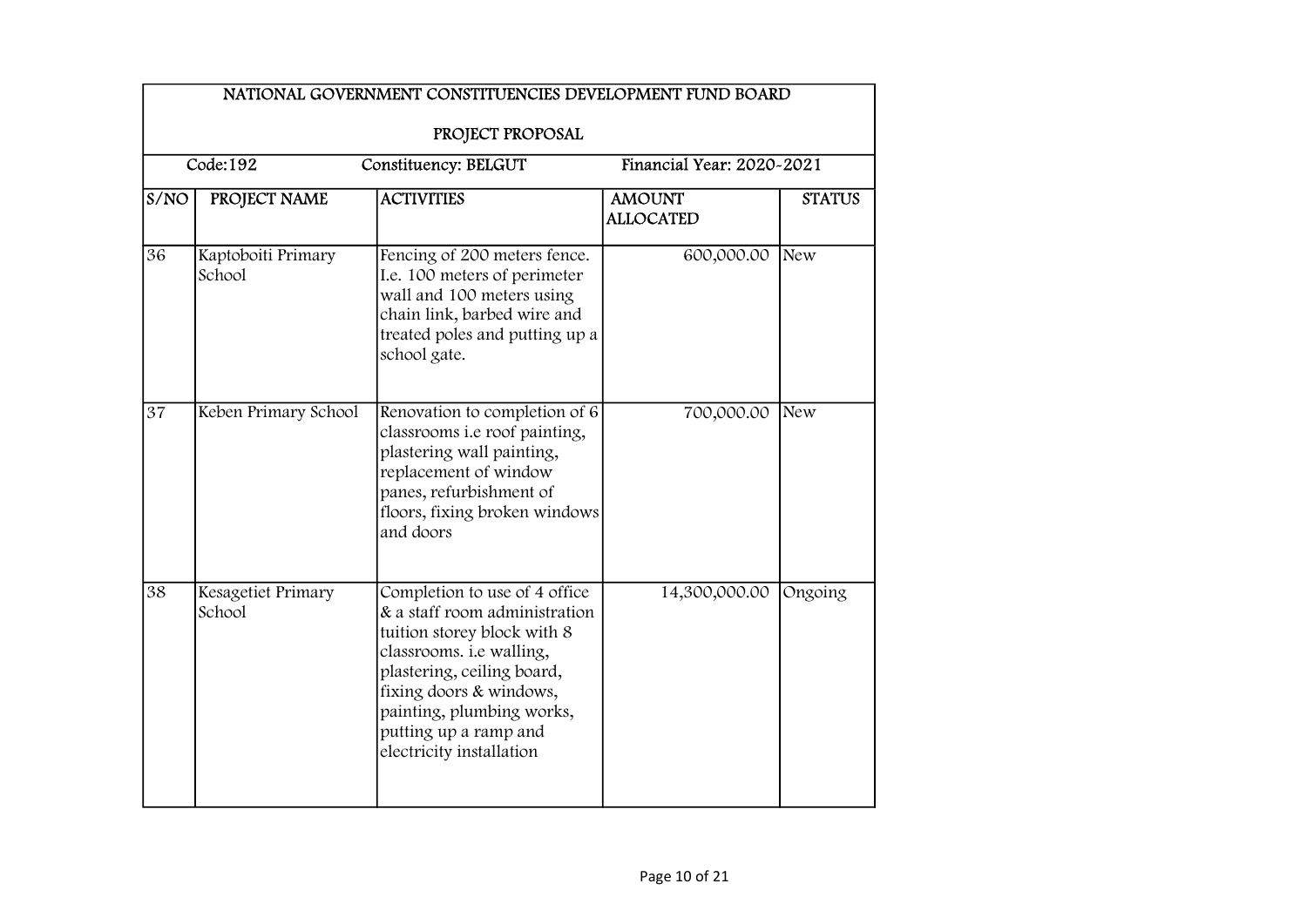|      | Code:192<br>Financial Year: 2020-2021<br>Constituency: BELGUT |                                                                                                                                                                                                           |                                   |               |  |  |
|------|---------------------------------------------------------------|-----------------------------------------------------------------------------------------------------------------------------------------------------------------------------------------------------------|-----------------------------------|---------------|--|--|
| S/NO | PROJECT NAME                                                  | <b>ACTIVITIES</b>                                                                                                                                                                                         | <b>AMOUNT</b><br><b>ALLOCATED</b> | <b>STATUS</b> |  |  |
| 39   | Kibingei primary<br>School                                    | Renovations of 5 classrooms<br>i.e inside wall painting,<br>replacement of window<br>panes, refurbishment of<br>floors, fixing broken windows<br>and doors, refilling floor pot<br>holes on 3 classrooms. | 600,000.00                        | Ongoing       |  |  |
| 40   | Kiboet Primary School                                         | Completion of 3 office and 1<br>staff room Administration<br>block i.e plastering, painting,<br>floor finishes, fixing doors $\&$<br>windows and fascia board                                             | 1,100,000.00                      | Ongoing       |  |  |
| 41   | Kiboito Primary School                                        | Renovation to completion of 5<br>classrooms i.e roof painting,<br>plastering wall painting,<br>replacement of window<br>panes, refurbishment of<br>floors, fixing broken windows<br>and doors             | 500,000.00                        | New           |  |  |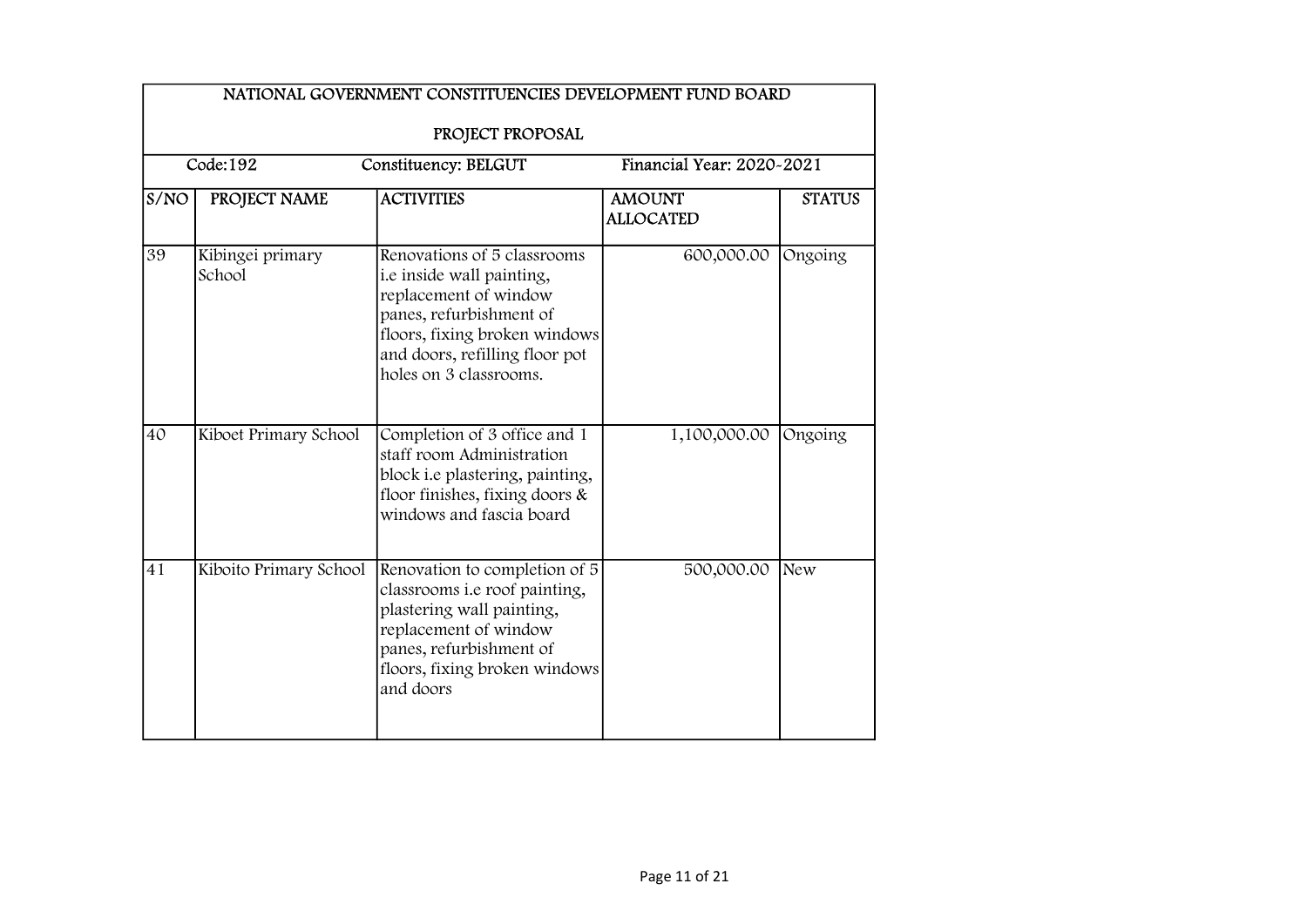|      | NATIONAL GOVERNMENT CONSTITUENCIES DEVELOPMENT FUND BOARD<br>PROJECT PROPOSAL |                                                                                                                                                                                                                                        |                                   |               |  |  |  |
|------|-------------------------------------------------------------------------------|----------------------------------------------------------------------------------------------------------------------------------------------------------------------------------------------------------------------------------------|-----------------------------------|---------------|--|--|--|
|      | Code:192<br>Financial Year: 2020-2021<br>Constituency: BELGUT                 |                                                                                                                                                                                                                                        |                                   |               |  |  |  |
| S/NO | PROJECT NAME                                                                  | <b>ACTIVITIES</b>                                                                                                                                                                                                                      | <b>AMOUNT</b><br><b>ALLOCATED</b> | <b>STATUS</b> |  |  |  |
| 42   | Kiletien Primary School                                                       | Purchase of 0.1 acres of land<br>200,000 Construction to<br>completion of one classroom<br>950,000                                                                                                                                     | 1,150,000.00                      | New           |  |  |  |
| 43   | Kiptenden Primary<br>School                                                   | Construction of one<br>classroom 950,000 and<br>fencing using barbed wire<br>and treated poles 100,000                                                                                                                                 | 1,050,000.00                      | New           |  |  |  |
| 44   |                                                                               | Kiptome Primary School Renovation to completion of $6$<br>classrooms i.e roof painting,<br>wall painting, replacement of<br>window panes, refurbishment<br>of floors, fixing broken<br>windows and doors, refilling<br>floor pot holes | 500,000.00                        | New           |  |  |  |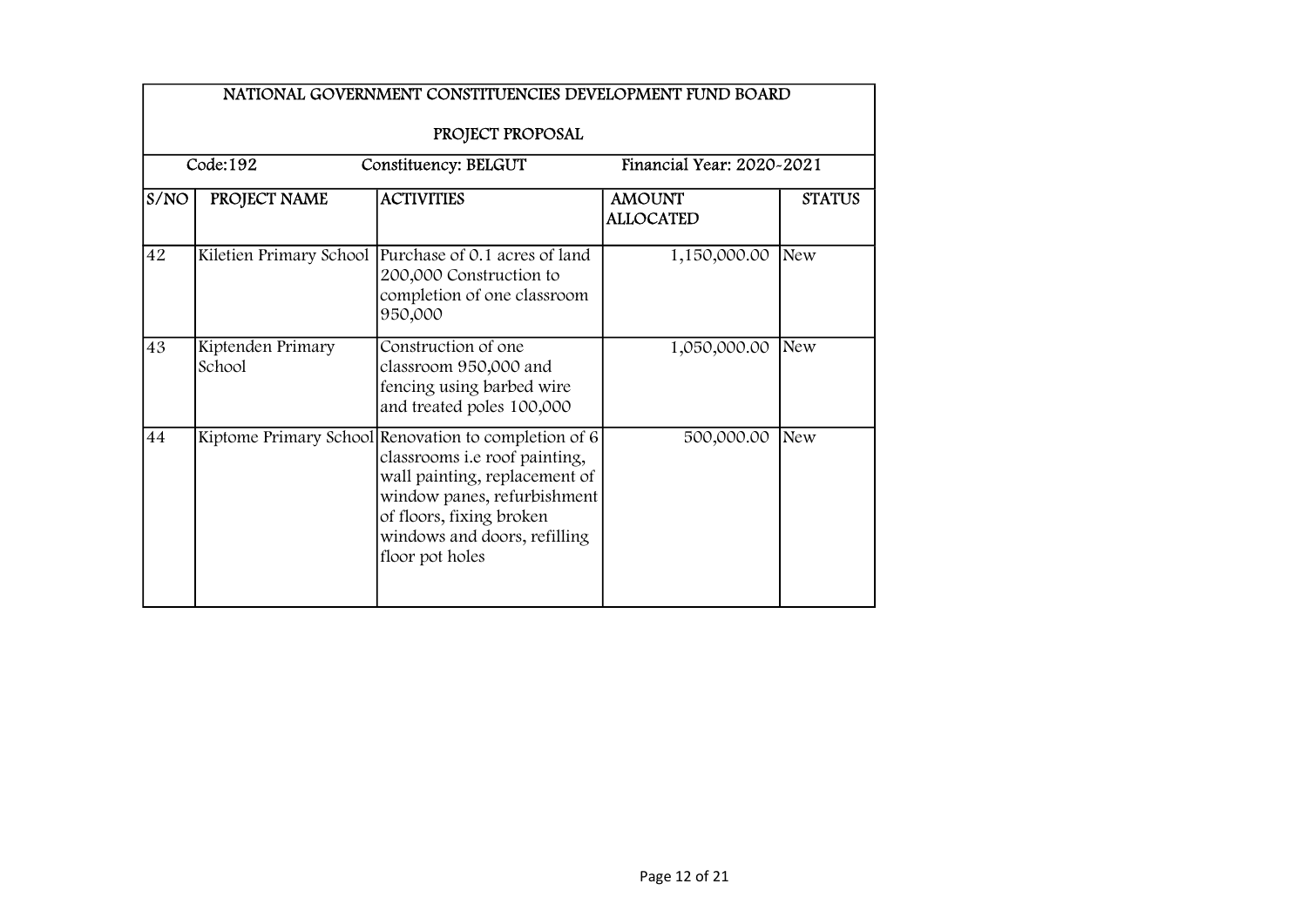|                                 | NATIONAL GOVERNMENT CONSTITUENCIES DEVELOPMENT FUND BOARD                         |                                                                                                                                                                                                                                                           |                                   |               |  |  |
|---------------------------------|-----------------------------------------------------------------------------------|-----------------------------------------------------------------------------------------------------------------------------------------------------------------------------------------------------------------------------------------------------------|-----------------------------------|---------------|--|--|
|                                 | PROJECT PROPOSAL<br>Code:192<br>Financial Year: 2020-2021<br>Constituency: BELGUT |                                                                                                                                                                                                                                                           |                                   |               |  |  |
| $\overline{\text{S}}/\text{NO}$ | PROJECT NAME                                                                      | <b>ACTIVITIES</b>                                                                                                                                                                                                                                         | <b>AMOUNT</b><br><b>ALLOCATED</b> | <b>STATUS</b> |  |  |
| 45                              | Mak Peter Primary<br>School                                                       | Renovation to completion of 6<br>classrooms i.e, repositioning<br>of doors and adding<br>additional windows roof<br>painting, plastering wall<br>painting, replacement of<br>window panes, refurbishment<br>of floors, fixing broken<br>windows and doors | 1,000,000.00                      | New           |  |  |
| 46                              | Marchorwa Primary<br>School                                                       | Renovation to completion of 5<br>classrooms i.e roof painting,<br>wall painting, replacement of<br>window panes, refurbishment<br>of floors, fixing broken<br>windows and doors                                                                           | 700,000.00                        | New           |  |  |
| 47                              | Masarian Primary<br>School                                                        | Renovation to completion of 5<br>classrooms i.e plastering wall<br>painting, replacement of<br>window panes, refurbishment<br>of floors, fixing broken<br>windows and doors                                                                               | 600,000.00                        | New           |  |  |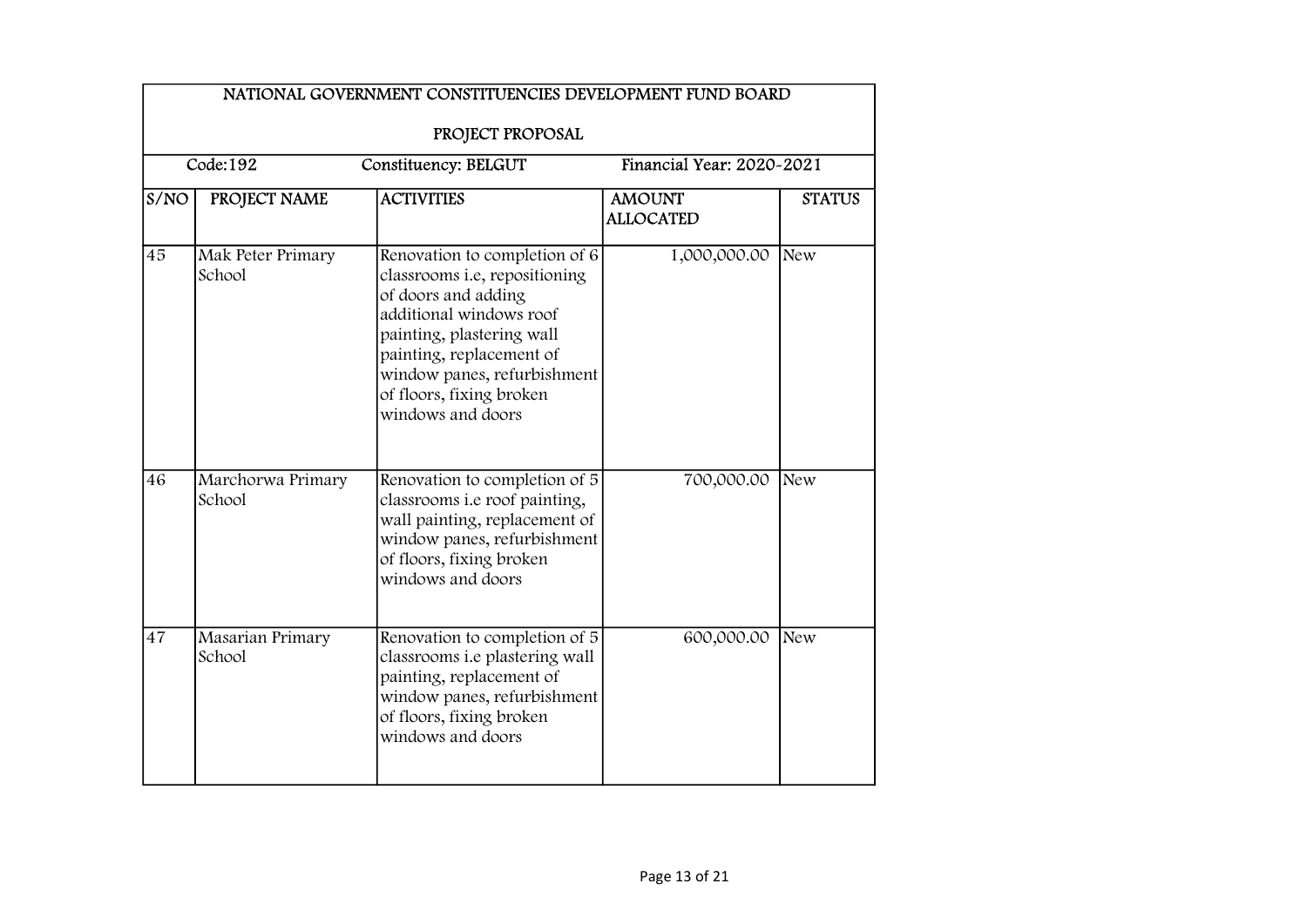|      | NATIONAL GOVERNMENT CONSTITUENCIES DEVELOPMENT FUND BOARD |                                                                                                                                                                                                                             |                                   |               |  |  |
|------|-----------------------------------------------------------|-----------------------------------------------------------------------------------------------------------------------------------------------------------------------------------------------------------------------------|-----------------------------------|---------------|--|--|
|      | PROJECT PROPOSAL                                          |                                                                                                                                                                                                                             |                                   |               |  |  |
|      | Code:192                                                  | Constituency: BELGUT                                                                                                                                                                                                        | Financial Year: 2020~2021         |               |  |  |
| S/NO | PROJECT NAME                                              | <b>ACTIVITIES</b>                                                                                                                                                                                                           | <b>AMOUNT</b><br><b>ALLOCATED</b> | <b>STATUS</b> |  |  |
| 48   | Mereonik Primary<br>School                                | Construction to completion of<br>one classroom                                                                                                                                                                              | 950,000.00                        | New           |  |  |
| 49   | Nyabangi Primary<br>School                                | Renovation to completion of 6<br>classrooms <i>i.e i.e</i> roof<br>painting, wall painting,<br>replacement of window<br>panes, refurbishment of<br>floors, fixing broken windows<br>and doors, refilling floor pot<br>holes | 700,000.00                        | Ongoing       |  |  |
| 50   | Samiytuk Primary<br>School                                | Renovation to completion of 7<br>classrooms 700,000 i.e roof<br>painting, plastering wall<br>painting, replacement of<br>window panes, refurbishment<br>of floors, fixing broken<br>windows and doors & Fencing<br>100,000  | 800,000.00                        | New           |  |  |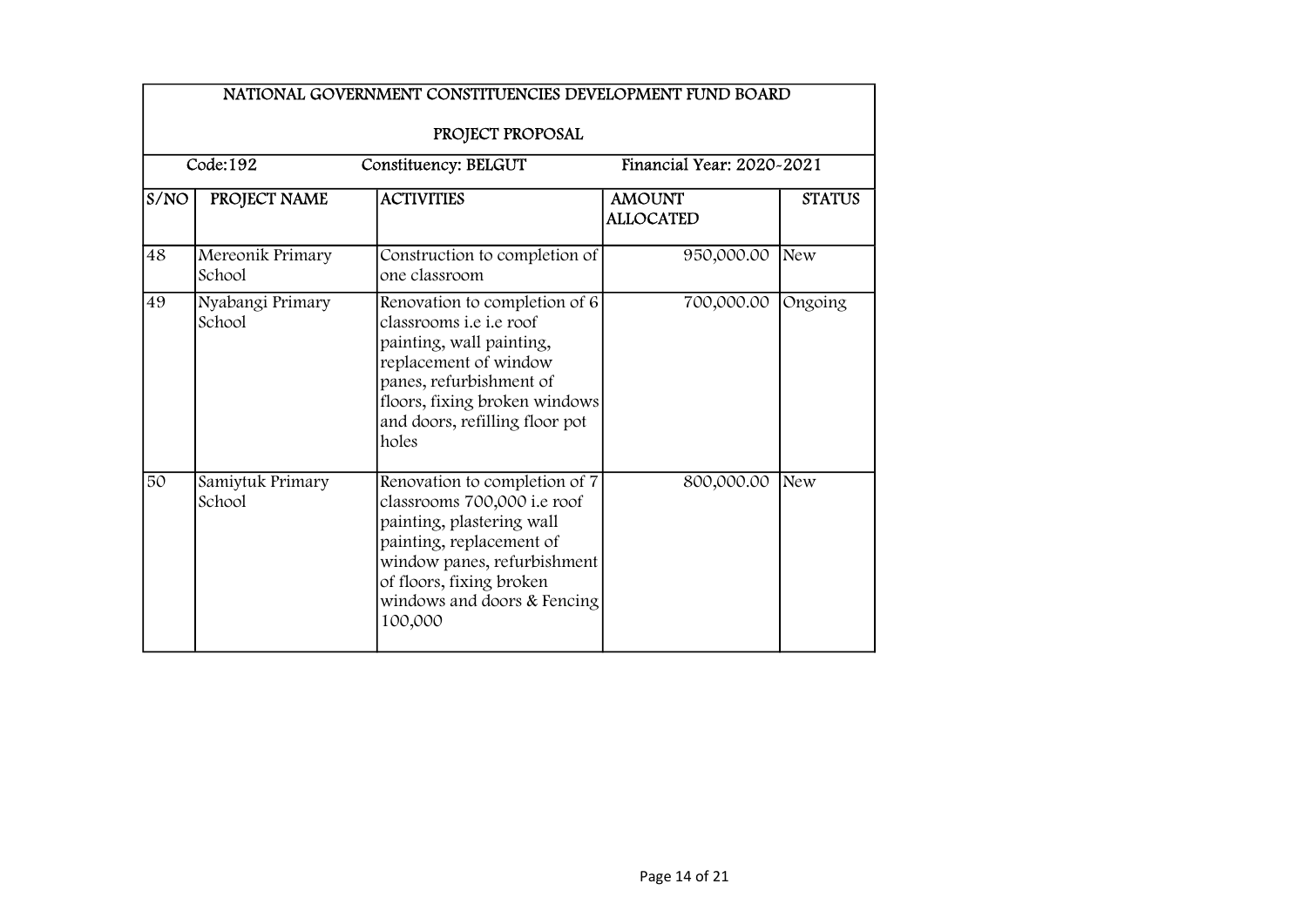|                 | NATIONAL GOVERNMENT CONSTITUENCIES DEVELOPMENT FUND BOARD<br>PROJECT PROPOSAL |                                                                                                                                                                                                                                                                         |                                   |               |  |
|-----------------|-------------------------------------------------------------------------------|-------------------------------------------------------------------------------------------------------------------------------------------------------------------------------------------------------------------------------------------------------------------------|-----------------------------------|---------------|--|
|                 | Code:192                                                                      | Constituency: BELGUT                                                                                                                                                                                                                                                    | Financial Year: 2020-2021         |               |  |
| S/NO            | PROJECT NAME                                                                  | <b>ACTIVITIES</b>                                                                                                                                                                                                                                                       | <b>AMOUNT</b><br><b>ALLOCATED</b> | <b>STATUS</b> |  |
| $\overline{51}$ | Seretut Primary School                                                        | Renovation to completion of 6<br>classrooms i.e roof painting,<br>plastering wall painting,<br>replacement of window<br>panes, refurbishment of<br>floors, fixing broken windows<br>and doors                                                                           | 700,000.00                        | <b>New</b>    |  |
| 52              | St. Mark Chepngetuny<br>Primary School                                        | Completion to use of two<br>classrooms 700,000 i.e<br>putting up slab & columns,<br>plastering, floor finishes,<br>painting and fixing doors &<br>windows and purchase of<br>furniture (1 cabinet 8 office<br>tables and 12 chairs) for<br>administration block 100,000 | 800,000.00                        | Ongoing       |  |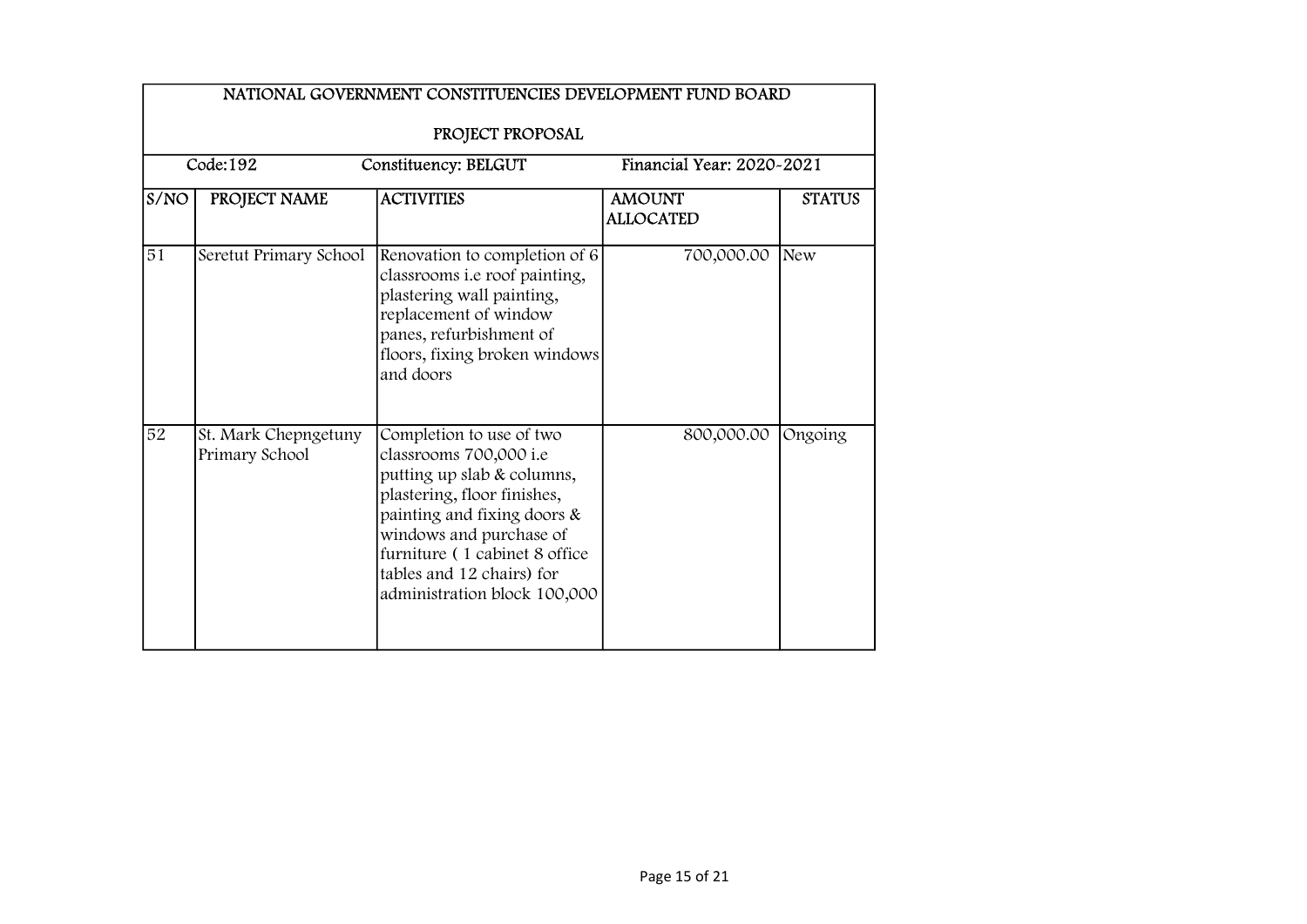| NATIONAL GOVERNMENT CONSTITUENCIES DEVELOPMENT FUND BOARD |                               |                                                                                                                                                                                                                |                                   |               |  |  |
|-----------------------------------------------------------|-------------------------------|----------------------------------------------------------------------------------------------------------------------------------------------------------------------------------------------------------------|-----------------------------------|---------------|--|--|
|                                                           | PROJECT PROPOSAL              |                                                                                                                                                                                                                |                                   |               |  |  |
|                                                           | Code:192                      | Constituency: BELGUT                                                                                                                                                                                           | Financial Year: 2020~2021         |               |  |  |
| S/NO                                                      | PROJECT NAME                  | <b>ACTIVITIES</b>                                                                                                                                                                                              | <b>AMOUNT</b><br><b>ALLOCATED</b> | <b>STATUS</b> |  |  |
| $\overline{53}$                                           | Teldet Primary School         | Renovation to completion of 5<br>classrooms i.e. roof painting,<br>plastering wall painting,<br>replacement of window<br>panes, refurbishment of<br>floors, fixing broken windows<br>and doors                 | 700,000.00                        | New           |  |  |
| 54                                                        | Kapchebet A Primary<br>School | Renovations to completion of<br>7 classrooms i.e roof painting,<br>wall painting, replacement of<br>window panes, refurbishment<br>of floors, fixing broken<br>windows and doors, refilling<br>floor pot holes | 600,000.00                        | Ongoing       |  |  |
| 55                                                        | Kapkures B Primary<br>School  | Renovation to completion of 9<br>classrooms i.e roof painting,<br>plastering wall painting,<br>replacement of window<br>panes, refurbishment of<br>floors, fixing broken windows<br>and doors                  | 1,000,000.00                      | New           |  |  |
|                                                           |                               |                                                                                                                                                                                                                |                                   |               |  |  |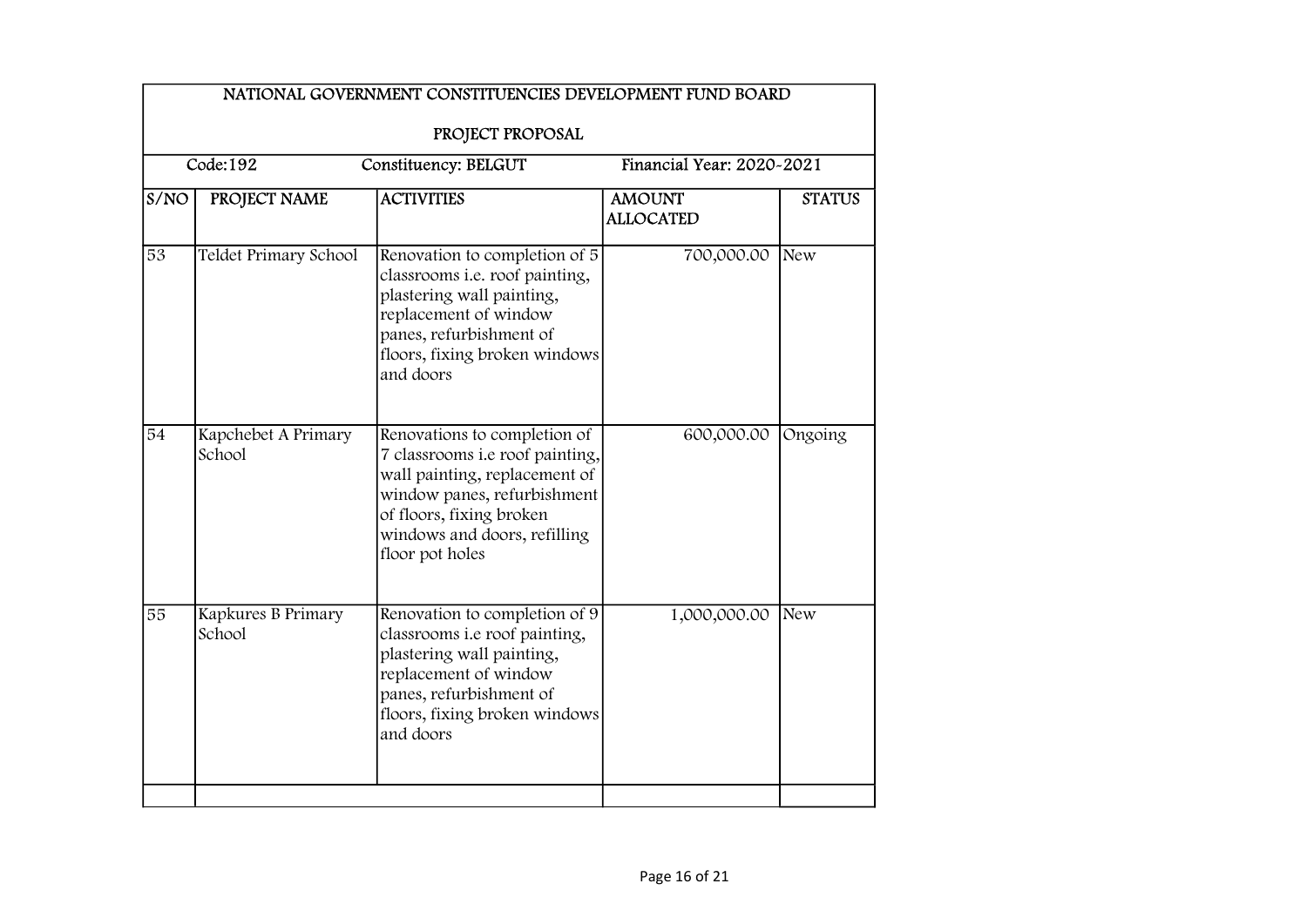|      | NATIONAL GOVERNMENT CONSTITUENCIES DEVELOPMENT FUND BOARD |                                                                                                                                                                                                                                  |                                   |               |  |  |
|------|-----------------------------------------------------------|----------------------------------------------------------------------------------------------------------------------------------------------------------------------------------------------------------------------------------|-----------------------------------|---------------|--|--|
|      | PROJECT PROPOSAL                                          |                                                                                                                                                                                                                                  |                                   |               |  |  |
|      | Code:192                                                  | Constituency: BELGUT                                                                                                                                                                                                             | Financial Year: 2020~2021         |               |  |  |
| S/NO | PROJECT NAME                                              | <b>ACTIVITIES</b>                                                                                                                                                                                                                | <b>AMOUNT</b><br><b>ALLOCATED</b> | <b>STATUS</b> |  |  |
| 56   | Ainapkoi Secondary<br>School                              | Completion to use of 50<br>student capacity science<br>Laboratory 2,100,000 i.e.<br>electrification, putting up of<br>work tops, fume chambers,<br>painting, ceiling board and<br>floor finishes construction of<br>gate 100,000 | 2,200,000.00                      | Ongoing       |  |  |
| 57   | Belgut Starehe Girls<br>Centre                            | Construction to completion of<br>one classroom                                                                                                                                                                                   | 1,100,000.00                      | New           |  |  |
| 58   | Belgut Taptugen<br>Starehe boys Centre                    | Completion to use of 3<br>classrooms <i>i.e.</i> casting of<br>ground floor slab, walling,<br>roofing, plastering                                                                                                                | 1,000,000.00                      | Ongoing       |  |  |
| 59   | Chebungungon<br>Secondary School                          | Completion to use of 50<br>student capacity science<br>Laboratory i.e. plastering,<br>plumbing, electrification,<br>putting up of work tops, fume<br>chambers, painting, ceiling<br>board and floor finishes                     | 2,600,000.00                      | Ongoing       |  |  |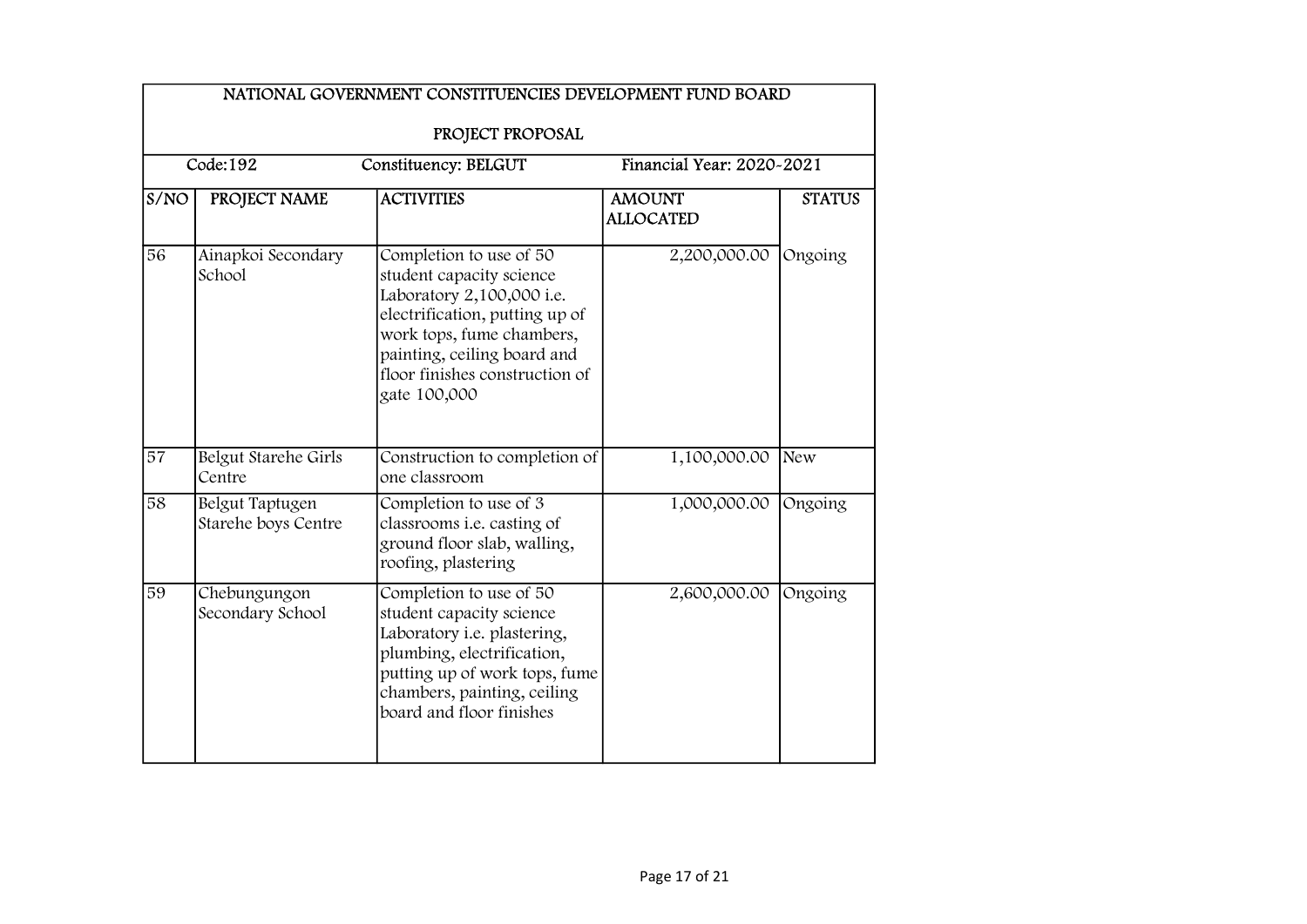|                   | PROJECT PROPOSAL<br>Code:192<br>Financial Year: 2020-2021<br>Constituency: BELGUT |                                                                                                                                                      |                                   |               |  |  |
|-------------------|-----------------------------------------------------------------------------------|------------------------------------------------------------------------------------------------------------------------------------------------------|-----------------------------------|---------------|--|--|
| $\overline{S}/NO$ | PROJECT NAME                                                                      | <b>ACTIVITIES</b>                                                                                                                                    | <b>AMOUNT</b><br><b>ALLOCATED</b> | <b>STATUS</b> |  |  |
| 60                | Chepkoton girls<br>secondary school                                               | Completion to roofing level of<br>900 students' capacity of<br>Multi purpose hall i.e.<br>roofing, fixing doors and<br>windows, and Electrification. | 1,500,000.00                      | Ongoing       |  |  |
| 61                | Cheptenye Boys High<br>School                                                     | Completion to use of 200<br>student dormitory i.e.<br>plumbing works on the<br>ablution block, put up septic<br>tank and stair case                  | 1,200,000.00                      | Ongoing       |  |  |
| 62                | Cheptororiet Secondary<br>School                                                  | Construction of 100 student<br>capacity library to roofing                                                                                           | 1,200,000.00                      | New           |  |  |
| 63                | Kabianga Girls<br>Secondary School                                                | Completion of 350 student<br>capacity dormitory i.e.<br>plastering of 1st floor slab                                                                 | 1,800,000.00                      | Ongoing       |  |  |
| 64                | Kaborok Girls<br>secondary School                                                 | Completion to use of 160<br>capacity dormitory i.e.<br>roofing of 2nd floor<br>plastering, painting & floor,<br>finishes                             | 1,300,000.00                      | Ongoing       |  |  |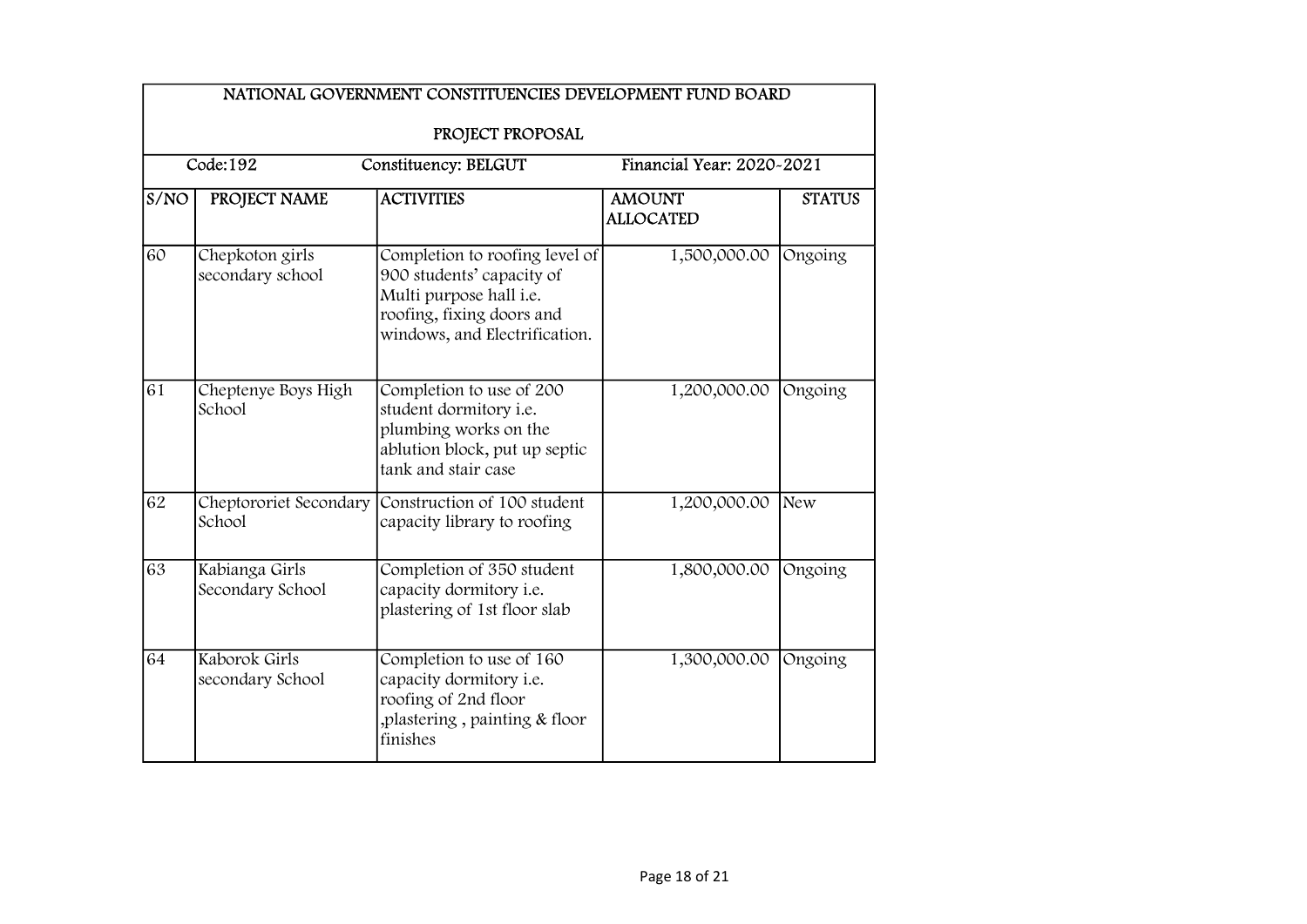|      | NATIONAL GOVERNMENT CONSTITUENCIES DEVELOPMENT FUND BOARD<br>PROJECT PROPOSAL            |                                                                                                                                                                           |                                   |               |  |  |
|------|------------------------------------------------------------------------------------------|---------------------------------------------------------------------------------------------------------------------------------------------------------------------------|-----------------------------------|---------------|--|--|
|      | $\overline{\text{Code}:}192$<br>Financial Year: 2020-2021<br><b>Constituency: BELGUT</b> |                                                                                                                                                                           |                                   |               |  |  |
| S/NO | PROJECT NAME                                                                             | <b>ACTIVITIES</b>                                                                                                                                                         | <b>AMOUNT</b><br><b>ALLOCATED</b> | <b>STATUS</b> |  |  |
| 65   | Kamass Secondary<br>School                                                               | Construction of 60 student<br>capacity science laboratory to<br>roofing level Ksh. 1,500,000<br>and Construction to<br>completion of 6 door pit<br>latrines. Ksh. 500,000 | 2,000,000.00                      | New           |  |  |
| 66   | Kaplutiet Secondary<br>School                                                            | Completion to use of 5 office<br>& 1 staffroom administration<br>block i.e. plastering, ceiling<br>board, fixing doors and<br>windows, painting and floor<br>finishes     | 2,400,000.00                      | Ongoing       |  |  |
| 67   | Kapmaso Secondary<br>School                                                              | Completion of 160 student<br>capacity dormitory i.e.<br>partitions, plastering                                                                                            | 1,700,000.00                      | Ongoing       |  |  |
| 68   | Kapsoiyo Secondary<br>School                                                             | Completion to use of 5 office<br>& 1 staffroom administration<br>block i.e. plastering, ceiling<br>board, fixing doors and<br>windows, painting and floor<br>finishes     | 2,850,000.00                      | Ongoing       |  |  |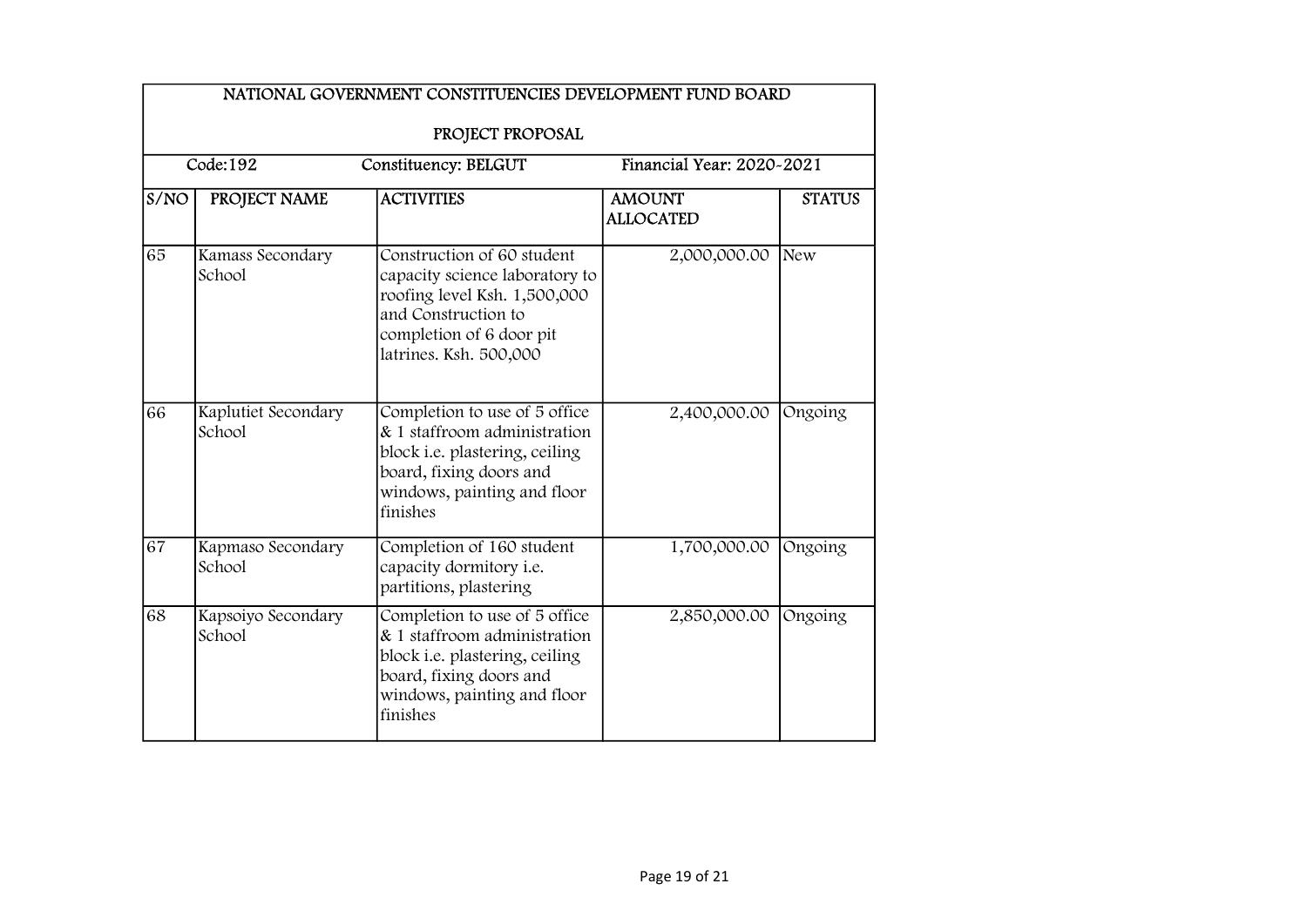|      | NATIONAL GOVERNMENT CONSTITUENCIES DEVELOPMENT FUND BOARD<br>PROJECT PROPOSAL |                                                                                                                                         |                                   |               |  |
|------|-------------------------------------------------------------------------------|-----------------------------------------------------------------------------------------------------------------------------------------|-----------------------------------|---------------|--|
|      | Code:192                                                                      | <b>Constituency: BELGUT</b>                                                                                                             | Financial Year: 2020-2021         |               |  |
| S/NO | PROJECT NAME                                                                  | <b>ACTIVITIES</b>                                                                                                                       | <b>AMOUNT</b><br><b>ALLOCATED</b> | <b>STATUS</b> |  |
| 69   | Kibingei Girls<br>Secondary School                                            | Completion of 160 student<br>dormitories partitions,<br>plastering and fixing doors&<br>windows.                                        | 1,800,000.00                      | Ongoing       |  |
| 70   | Kipsolu Secondary<br>School                                                   | Renovations of 2classrooms<br>i.e. roof and wall painting, re<br>filling floor potholes,<br>replacing broken window<br>panes and tiling | 600,000.00                        | New           |  |
| 71   | Deputy County<br>Commissioner's<br>Residence                                  | Fencing of the compound<br>using barbed wire, offcuts<br>and kea apples and putting<br>up gate.                                         | 150,000.00                        | New           |  |
| 72   | Kaborok Location<br>Chiefs Office                                             | Completion to use of 3 office<br>Chiefs office i.e. plastering,<br>painting, floor finishes                                             | 800,000.00                        | Ongoing       |  |
| 73   | Belgut Sub county<br>Police HQ and Station                                    | Completion of 16 office<br>police station/Headquarters.<br>i.e. roofing, walling, and<br>plastering                                     | 3,500,000.00                      | Ongoing       |  |